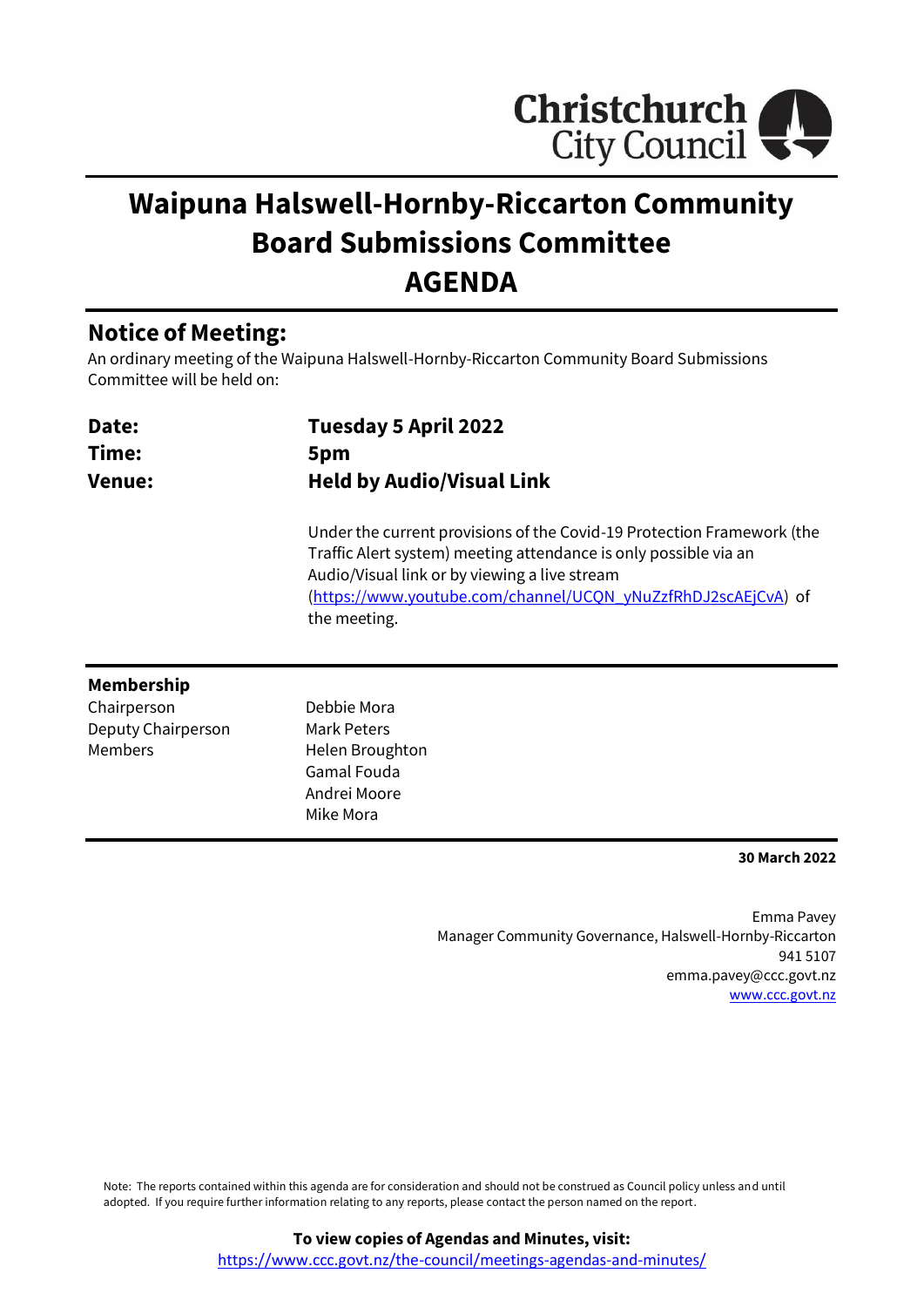



#### Otautahi-Christchurch is a city of opportunity for all

Open to new ideas, new people and new ways of doing things - a city where anything is possible

#### **Principles**

Being open, transparent and democratically accountable Promoting equity, valuing diversity and fostering inclusion

Taking an inter-generational approach to sustainable development, prioritising the social, economic and cultural wellbeing of people and communities and the quality of the environment, now and into the future

**Liveable city** 

rural centres

public transport

Vibrant and thriving city centre

A well connected and accessible

Sustainable suburban and

city promoting active and

Sufficient supply of, and

21st century garden city

we are proud to live in

access to, a range of housing

Building on the relationship with Te Rūnanga o Ngai Tahu and the Te Hononga-Council Papatipu Rūnanga partnership, reflecting mutual understanding and respect

Actively collaborating and co-operating with other Ensuring local, regional the diversity and national and interests of organisations our communities

across the city and the district are reflected in decision-making

#### **Community Outcomes**

#### **Resilient communities**

Strong sense of community

Active participation in civic life

Safe and healthy communities Celebration of our identity

through arts, culture, heritage, sport and recreation

Valuing the voices of all cultures and ages (including children)

#### **Healthy environment**

Healthy water bodies

High quality drinking water Unique landscapes and indigenous biodiversity are valued and stewardship exercised

Sustainable use of resources and minimising waste

#### **Prosperous economy**

Great place for people, business and investment

An inclusive, equitable economy with broad-based prosperity for all

A productive, adaptive and resilient economic base

Modern and robust city infrastructure and community facilities

#### **Strategic Priorities Enabling active Meeting the challenge Ensuring a high quality Accelerating the Ensuring rates are** affordable and and connected of climate change drinking water supply momentum through every means communities that is safe and the city needs sustainable to own their future available sustainable Ensuring we get core business done while delivering on our Strategic Priorities and achieving our Community Outcomes Strategies, Plans and Engagement with Long Term Plan Our service delivery Monitoring and the community and Partnerships and Annual Plan reporting on our approach partners progress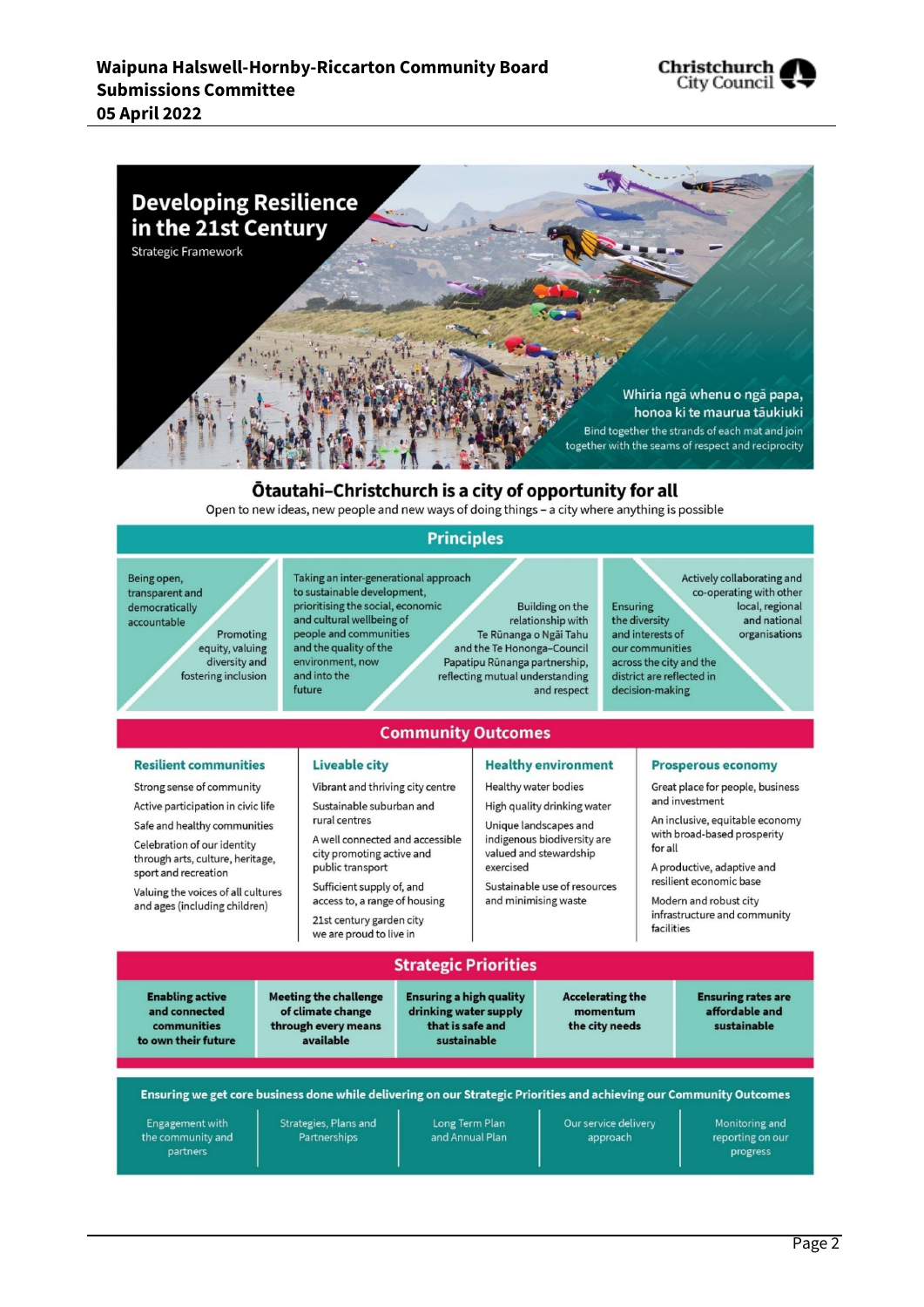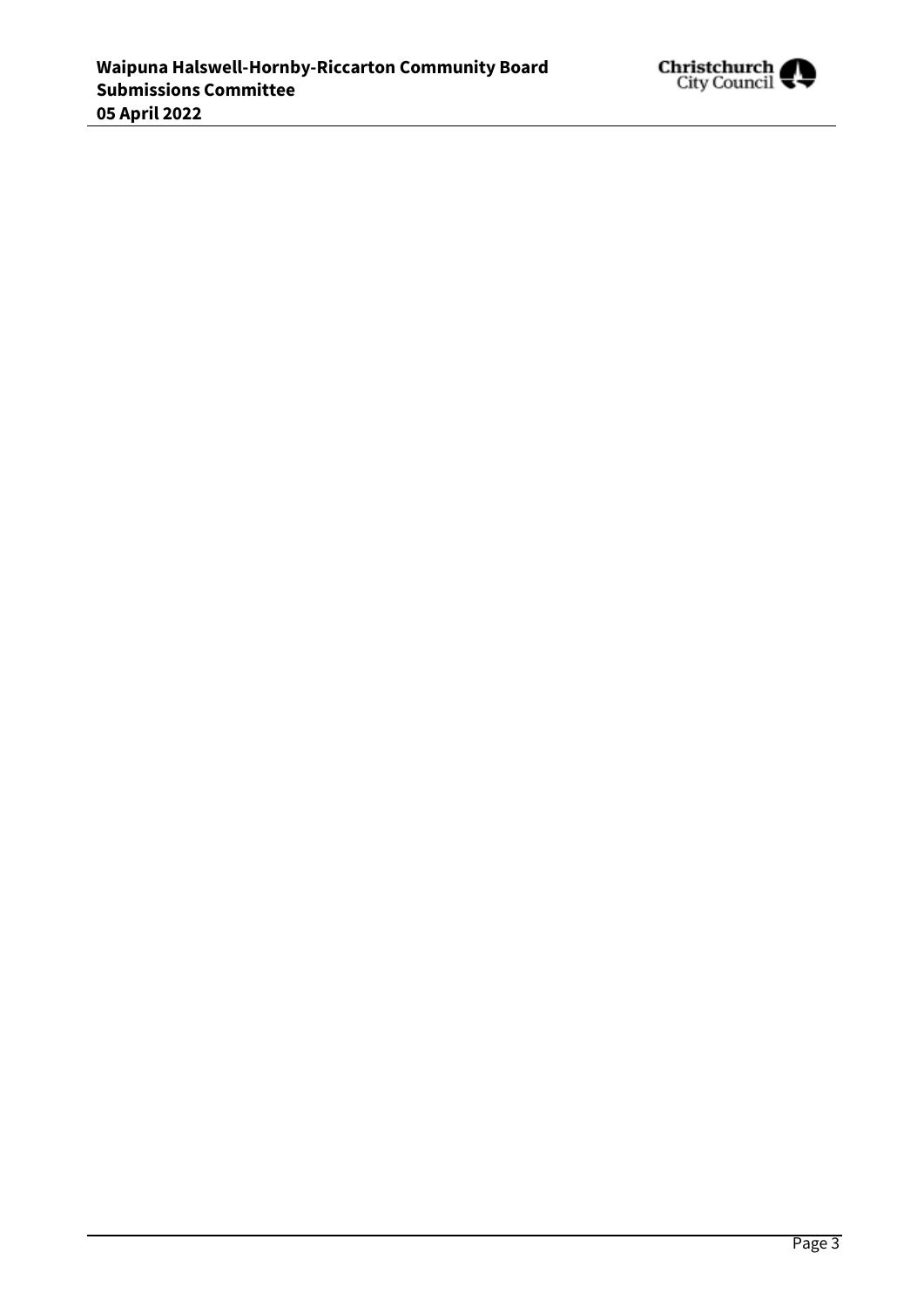

**Part A Matters Requiring a Council Decision Part B Reports for Information Part C Decisions Under Delegation**

#### **TABLE OF CONTENTS**

#### **STAFF REPORTS**

| 3. |  |
|----|--|
|    |  |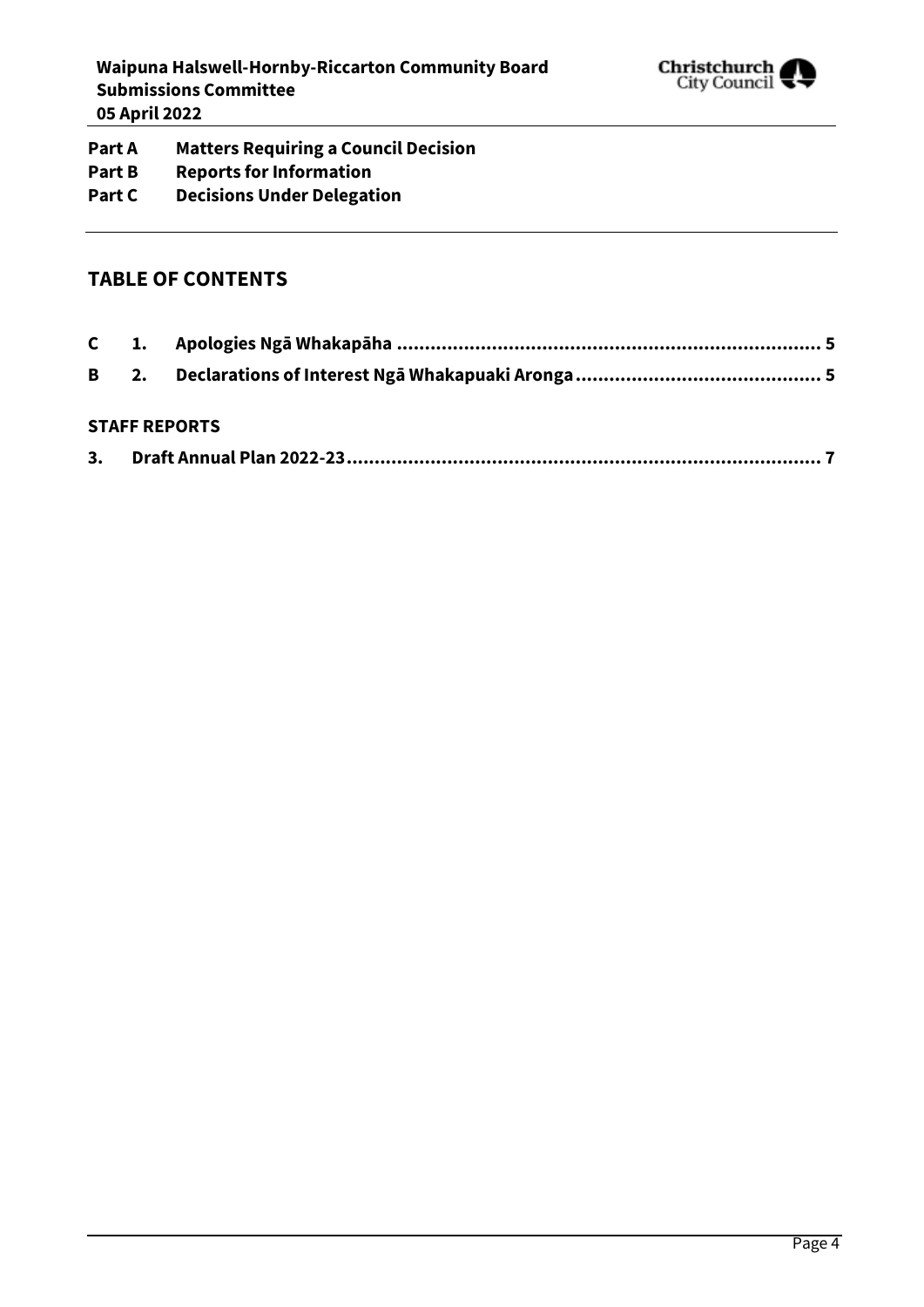

### <span id="page-4-0"></span>**1. Apologies Ngā Whakapāha**

At the close of the agenda no apologies had been received.

### <span id="page-4-1"></span>**2. Declarations of Interest Ngā Whakapuaki Aronga**

Members are reminded of the need to be vigilant and to stand aside from decision making when a conflict arises between their role as an elected representative and any private or other external interest they might have.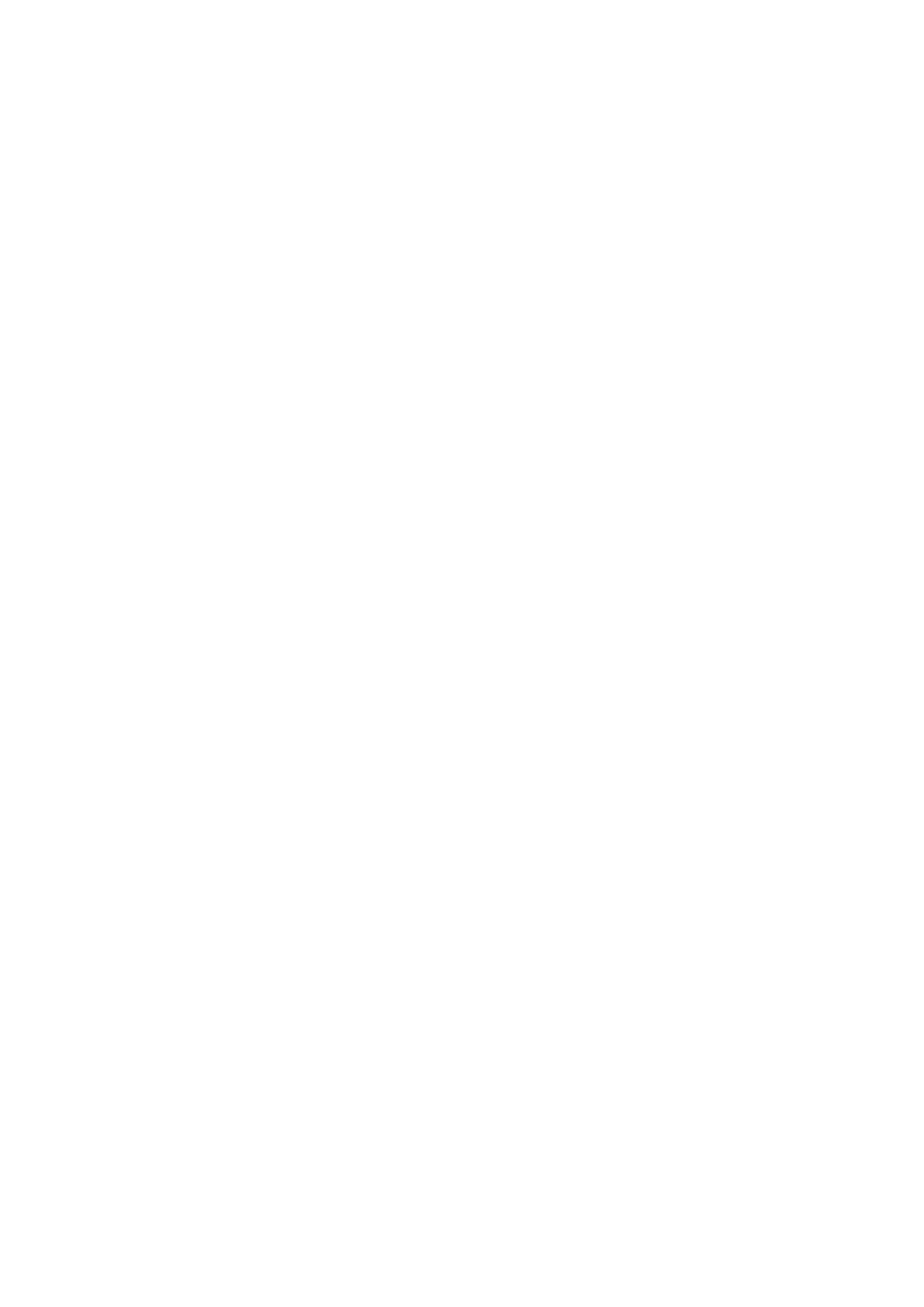

## <span id="page-6-0"></span>**3. Draft Annual Plan 2022-23**

| Reference / Te Tohutoro: 22/359240 |                                                          |
|------------------------------------|----------------------------------------------------------|
| <b>Report of / Te Pou</b>          | Faye Collins, Community Board Advisor,                   |
| Matua:                             | faye.collins@ccc.govt.nz Faye Collins                    |
| <b>General Manager /</b>           | Mary Richardson, General Manager Citizens and Community, |
| Pouwhakarae:                       | mary.richardson@ccc.govt.nz                              |

### **1. Brief Summary**

- 1.1 The purpose of this report is for the Waipuna Halswell-Hornby-Riccarton Community Board Submissions Committee to consider and prepare a Board submission on the Draft Annual Plan 2022-23.
- 1.2 The Christchurch City Council's Draft Annual Plan 2022-23 (Draft AP) was released for consultation on 11th March 2022 and is open for feedback until 18th April 2022.

Section 52(d) Local Government Act 2002 provides that part of the role of community boards is to prepare an annual submission to the territorial authority for expenditure within the community.

- 1.3 The Draft Annual Plan proposes:
	- An average rate increase across all ratepayers of 4.96 per cent in 2022/23 slightly lower than the 4.97 per cent forecast in the Council's 2021–31 Long Term Plan.
	- 4.86 % average proposed rates increase for a typical household.
	- 4.96% overall rates increase. This is slightly lower than the 4.9% in the LTP.
	- $\bullet$  \$527.5 million operational spend. This is \$12.7 million more than what was in the LTP. The increase is mainly due to higher regulatory costs, higher electricity costs, a grant for a new outdoor pool, and a number of smaller variances across different areas.
	- \$615.5 million capital spend invested into the city. This is \$72.3 million less than what was in the LTP. This is spending on the construction of facilities and infrastructure. In line with residents' feedback on the need to focus on the basics, the bulk of the Council's capital spending in the draft budget is on maintaining and upgrading the water supply network and the transport network, especially roads and footpaths.
	- There is also money for new facilities, including Te Kaha / Canterbury Multi-Use Arena.
	- Grants to support the development of the Pukeko Centre (a multi-use sports and recreation hub in Parklands) and a new pool facility in Edgeware are also included.
- 1.4 Consultation on the draft plan also includes:
	- A proposed rate increase on vacant central city land designed to make rating in the central city fairer, and give central city property owners a financial incentive to keep vacant sites tidy.
	- Some proposed changes to the kerbside collection service, designed to provide greater flexibility in the changing urban environment.
	- Review of Policy of Remission and Postponement of Rates on Māori Freehold Land to make sure it complies with new legislation.